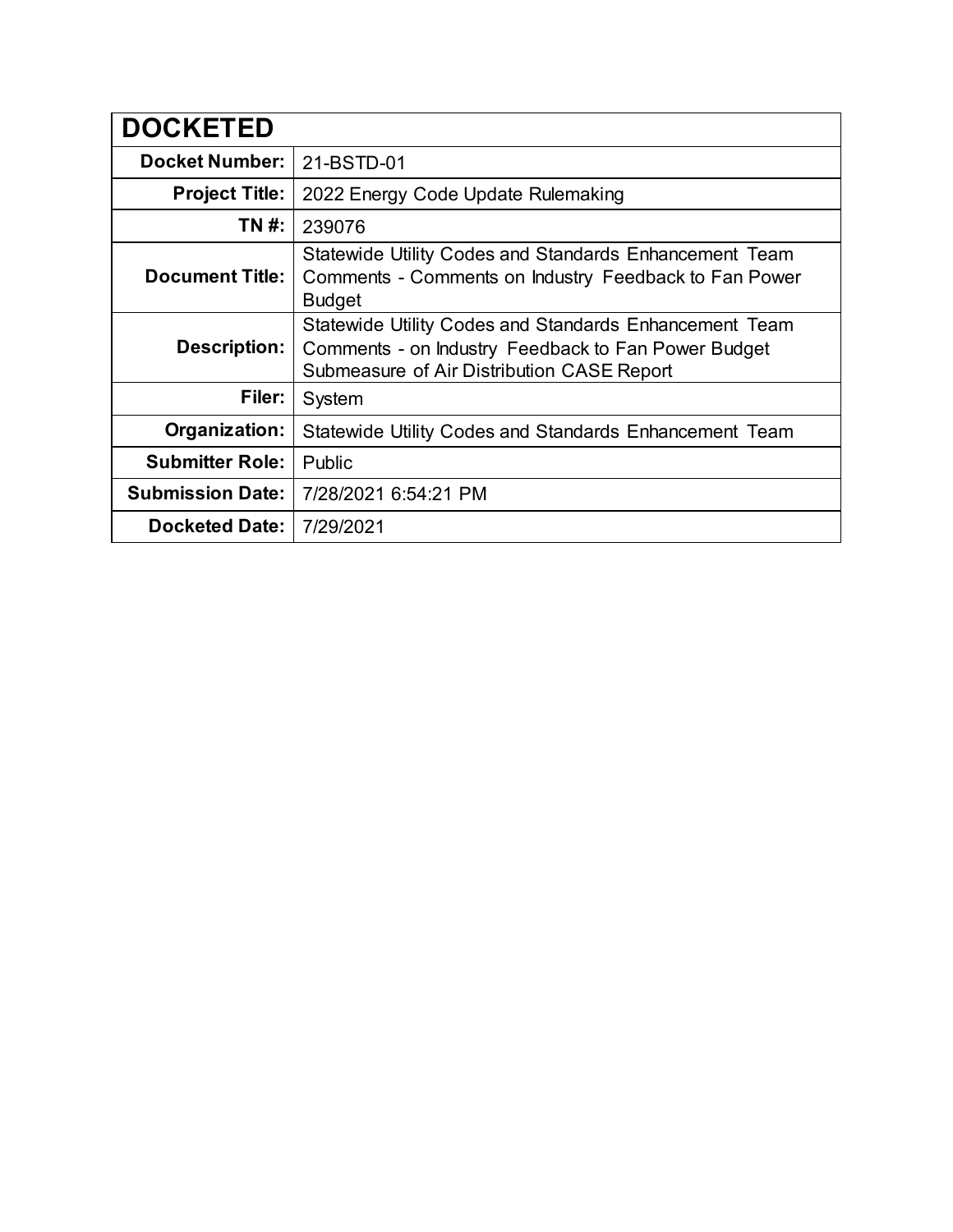Comment Received From: Statewide Utility Codes and Standards Enhancement Team Submitted On: 7/28/2021 Docket Number: 21-BSTD-01

#### **Comments on Industry Feedback to Fan Power Budget Submeasure of Air Distribution CASE Report**

Additional submitted attachment is included below.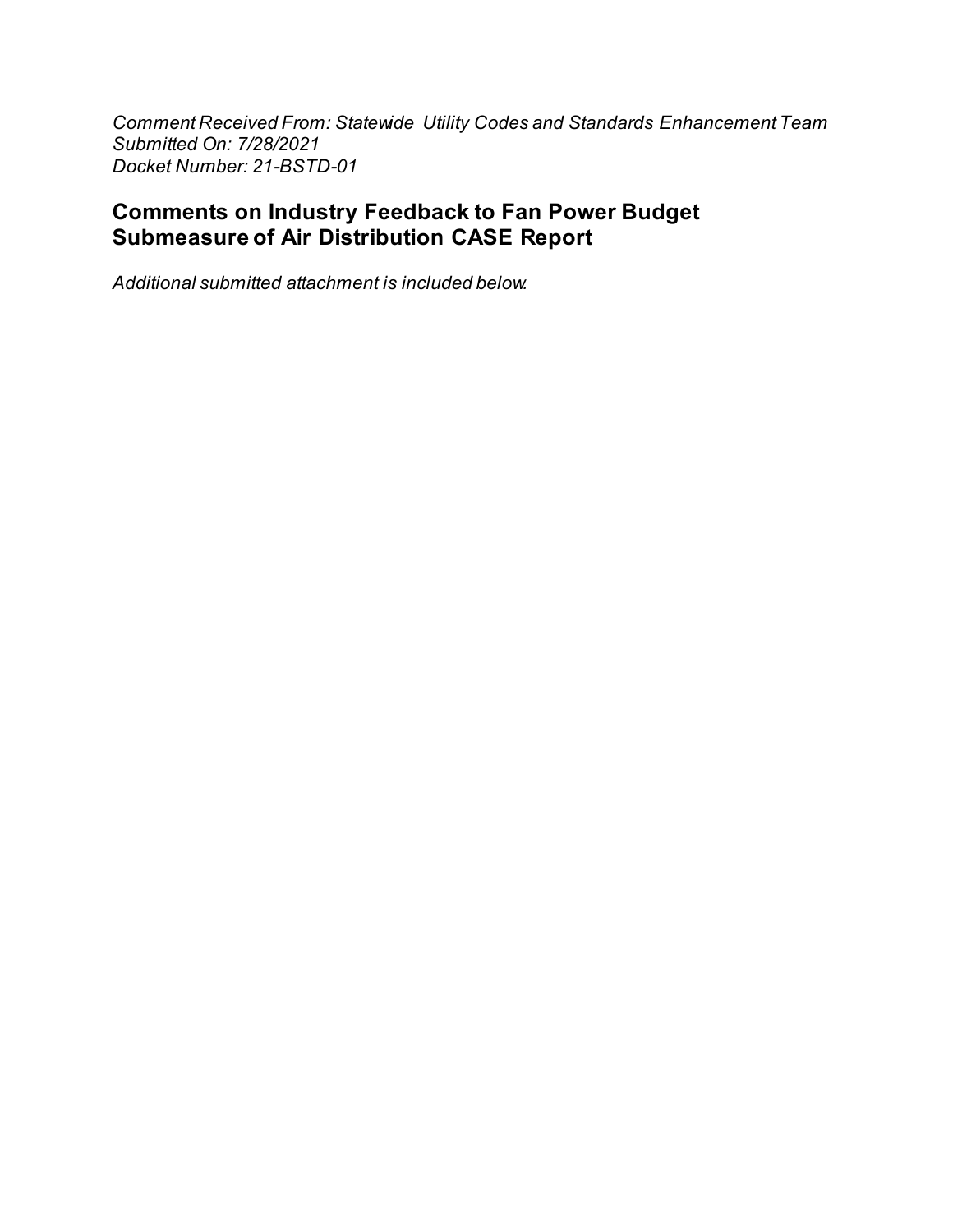

# **Comments on Industry Feedback to Fan Power Budget Submeasure of Air Distribution CASE Report**

**CALIFORNIA STATEWIDE UTILITY CODES AND STANDARDS TEAM July 28, 2021**

### 1. Introduction

The California Statewide Utility Codes and Standards Enhancement Team (Statewide CASE Team) appreciates the opportunity to participate in the review of the July 14, 2021 Express Terms 2022 Energy Code, Title 24 Parts 1 and 6 (15-Day Express Terms). 1

The Statewide CASE Team actively supports code-setting bodies in developing and revising building energy codes and standards. The program's objective is to achieve significant energy savings and assist in meeting other energy-related state policy goals through the development of reasonable, responsible, and cost-effective code changes. Three California Investor Owned Utilities – Pacific Gas and Electric Company, San Diego Gas and Electric, and Southern California Edison – and two Publicly Owned Utilities – Los Angeles Department of Water and Power and Sacramento Municipal Utility District (herein referred to as the Statewide CASE Team when including the CASE Author) – sponsored this effort. The Statewide CASE Team is actively supporting the California Energy Commission (Energy Commission) in updating the California Energy Code (Title 24, Part 6) for the 2022 code update cycle. Through CASE Reports, the Statewide CASE Team has provided the Energy Commission with the technical and cost-effectiveness information required to make informed judgments on proposed standards for promising energy efficiency design practices and technologies.

The Statewide CASE Team encourages the Energy Commission to consider the recommendations presented in this document.

<sup>1</sup>CEC Docket #21-BSTD-01, TN #238837 [https://efiling.energy.ca.gov/GetDocument.aspx?tn=238838&DocumentContentId=72242.](https://efiling.energy.ca.gov/GetDocument.aspx?tn=238838&DocumentContentId=72242)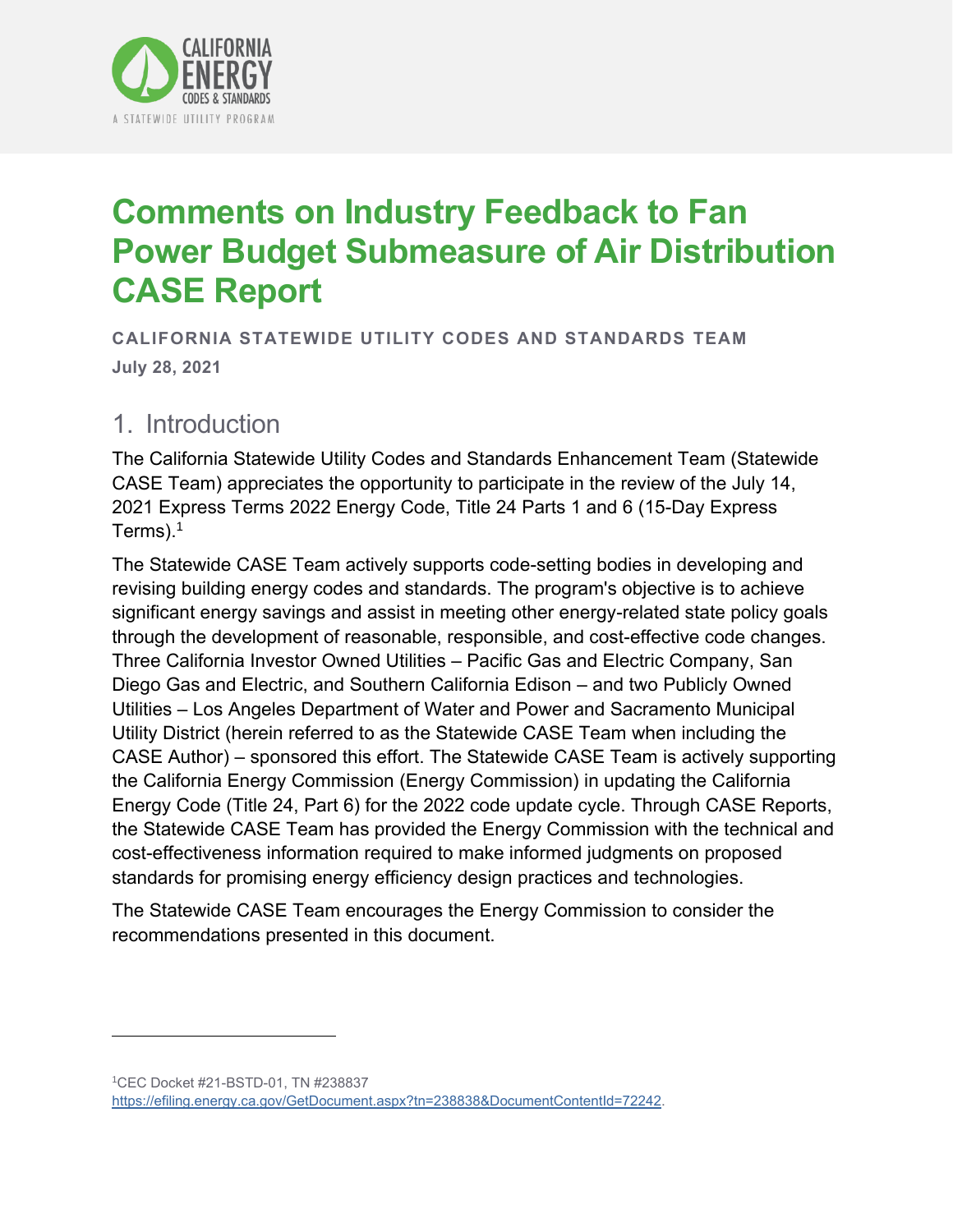# 2. Summary

Over the last several months, the Statewide CASE Team has been interacting with industry stakeholders to ensure that the Fan Power Budget submeasure to the Air Distribution CASE Report<sup>2</sup> is clearly understood and to respond to industry concerns with certain aspects of the measure. In this memo, the Statewide CASE Team would like to respond to specific industry comments that have been docketed in response to the 45-Day and 15-Day Language.

# 3. Detailed Responses

# **3.1 Limitations to Product Availability**

On June 22, 2021, Carrier docketed comments on the Fan Power Budget submeasure, among other topics.<sup>3</sup> The docketed comments were supplemented by additional comments emailed to the Statewide CASE Team and Energy Commission on July 14, 2021. Among other comments, Carrier provided two graphics that attempted to demonstrate the Fan Power Budget submeasure's impact on their product lines. One manufacturer state that entire product lines will have to be removed from the market as a result of this measure and the Statewide CASE Team disagrees with this assertion.

We appreciate the analysis and graphics provided by Carrier. However, we believe that some vital information regarding external static pressures (ESPs) has not been included. Therefore, the Statewide CASE Team has taken the liberty of adding additional clarity to the latest Carrier graphics shared on July 14, 2021. These markedup graphics for constant air volume/single-zone variable air volume (CAV/SZ-VAV) are shown in [Figure 1,](#page-4-0) and multiple zone variable air volume (MZ-VAV) system types are shown in Figure 2.

<sup>3</sup> Docket 19-BSTD-01, TN # 238418 [https://efiling.energy.ca.gov/GetDocument.aspx?tn=238418&DocumentContentId=71720.](https://efiling.energy.ca.gov/GetDocument.aspx?tn=238418&DocumentContentId=71720)

Comments on Industry Feedback to Fan Power Budget Submeasure of Air Distribution CASE Report– July 28, 2021 |

<sup>2</sup> https://title24stakeholders.com/wp-content/uploads/2020/09/2022\_T24-Final-CASE-Report\_Air-Distribution.pdf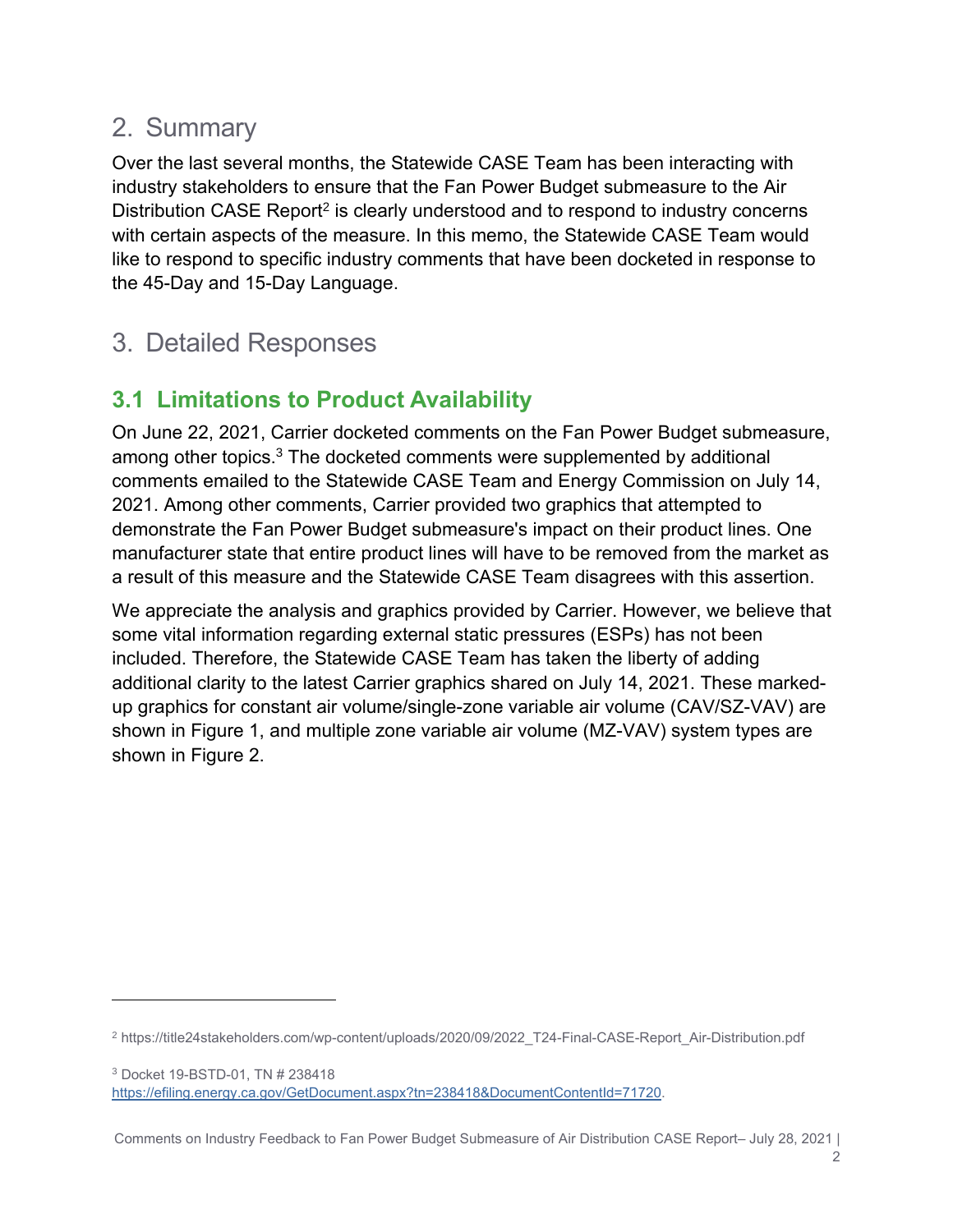

<span id="page-4-0"></span>**Figure 1: CASE Team Markup of Carrier Graphic Showing Maximum ESP of its Products, Application Requirements, and CASE Assumptions CAV/SZ-VAV Products**



#### <span id="page-4-1"></span>**Figure 2: CASE Team Markup of Carrier Graphic Showing Maximum ESP of its Products, Application Requirements, and CASE Assumptions MZ-VAV Products**

First, we believe that the ESP "Application Requirements" cannot be well described with the single orange dotted line. Application requirements are much better represented by a region since there are many potential ESP requirements for any system size. Many applications, such as big box retail and schools, typically have short duct lengths with little pressure drop. Carrier's graphic shows many orange squares below its orange dotted lines. The line should be considered as the upper limit of ESP requirements.

Carrier's suggested upper values for ESP are much higher for CAV and SZ-VAV systems than the reference pressures used to calculate the current fan power limits in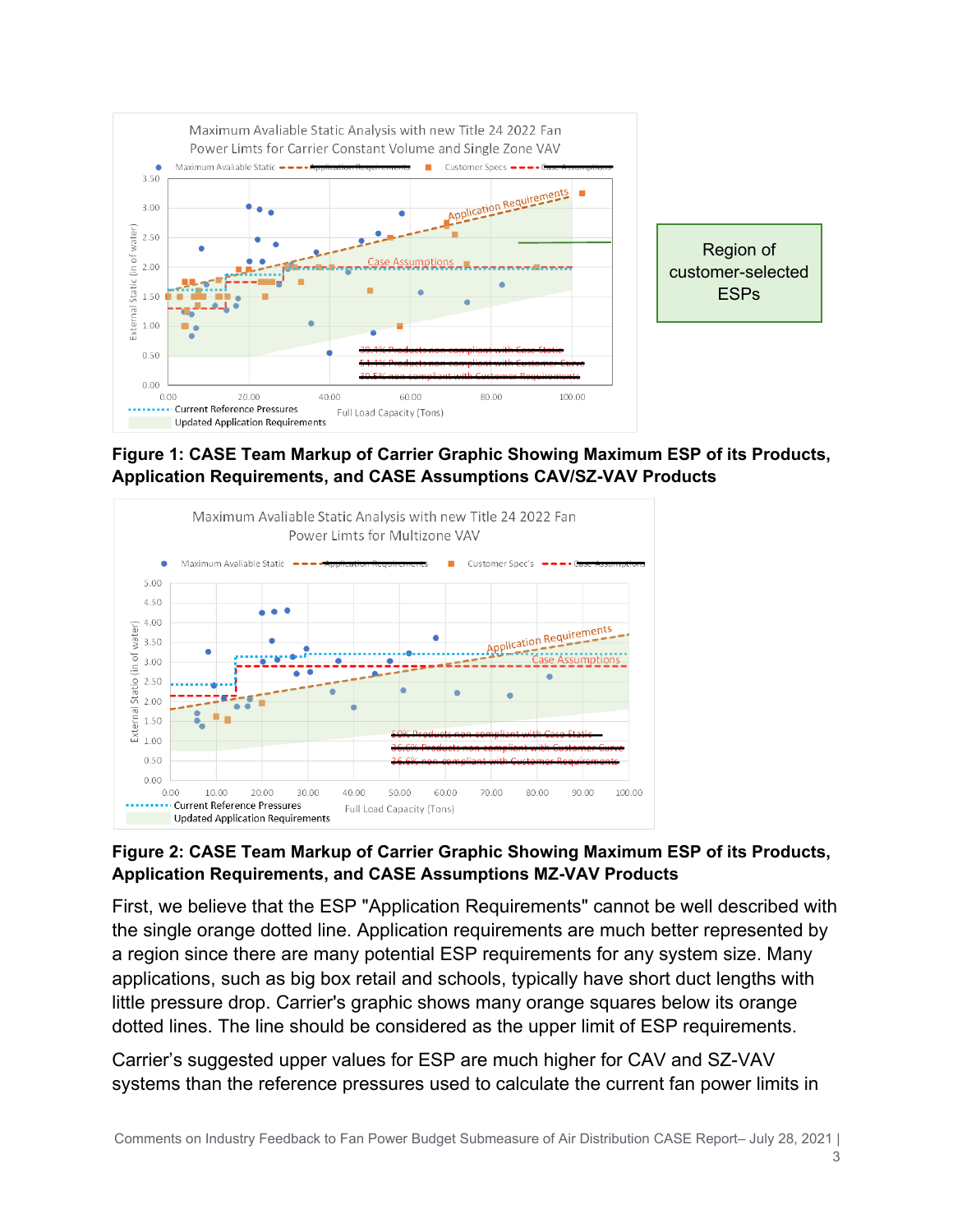both Title 24 and ASHRAE 90.1. The reference values used to calculate the allowed brake horsepower are shown in Figure 3.

| Basic                        | <b>VAV System</b> | CV/SZ-VAV System |
|------------------------------|-------------------|------------------|
| <b>Components</b>            |                   |                  |
| Return/Exhaust<br><b>ESP</b> | 1.00              | 0.50             |
| Inlet/Mixed Air<br>Section   | 0.50              | 0.50             |
| <b>Outlet Transititon</b>    | 0.25              | 0.25             |
| <b>Supply ESP</b>            | 2.00              | 1.00             |
| Total                        | 3.75              | 2.25             |

**Figure 3: The duct pressure loss values used to calculate the allowed brake horsepower for fan systems for both ASHRAE 90.1-2019 and Title 24-2019. 65% fan efficiency is applied to all systems.**

Further, we disagree with showing design ESP requirements (the square orange data points on the graphics) against the new proposed levels. Those design requirements were created by designers not working under the proposed code. Further, we believe that many of these selections are for replacement equipment installed in buildings that may have been designed before fan power limits were in code. The values shown in the graphics representing the CASE assumptions apply to new construction only, and there is a generous additional allowance for replacement equipment that are not included. The primary intent of the Fan Power Budget proposal is to influence designers to create better duct designs. In the CASE Report, we note that the cost justification is based entirely on improved duct design with no change to the equipment fan efficiency or pressure drops.

To further support our position, we point to an analysis docketed by the CA IOUs in response to the United States Department of Energy's request for information regarding energy conservation standards for air-cooled commercial unitary air conditioners and heat pumps from July 2020.<sup>4</sup> The analysis summarizes two survey studies. The comment letter states: "The first compiled field data from a 2011-2017 Test, Adjust, and Balance (TAB) study. The second conducted a permit review of ACUAC/ACUHP projects utilizing the online database *ConstructConnect Insight*, <sup>5</sup> which allows access to

Comments on Industry Feedback to Fan Power Budget Submeasure of Air Distribution CASE Report– July 28, 2021 |

<sup>4</sup> CA IOU comments: [https://www.regulations.gov/comment/EERE-2019-BT-STD-0042-0020.](https://www.regulations.gov/comment/EERE-2019-BT-STD-0042-0020)

<sup>5</sup> [www.constructconnect.com.](http://www.constructconnect.com/)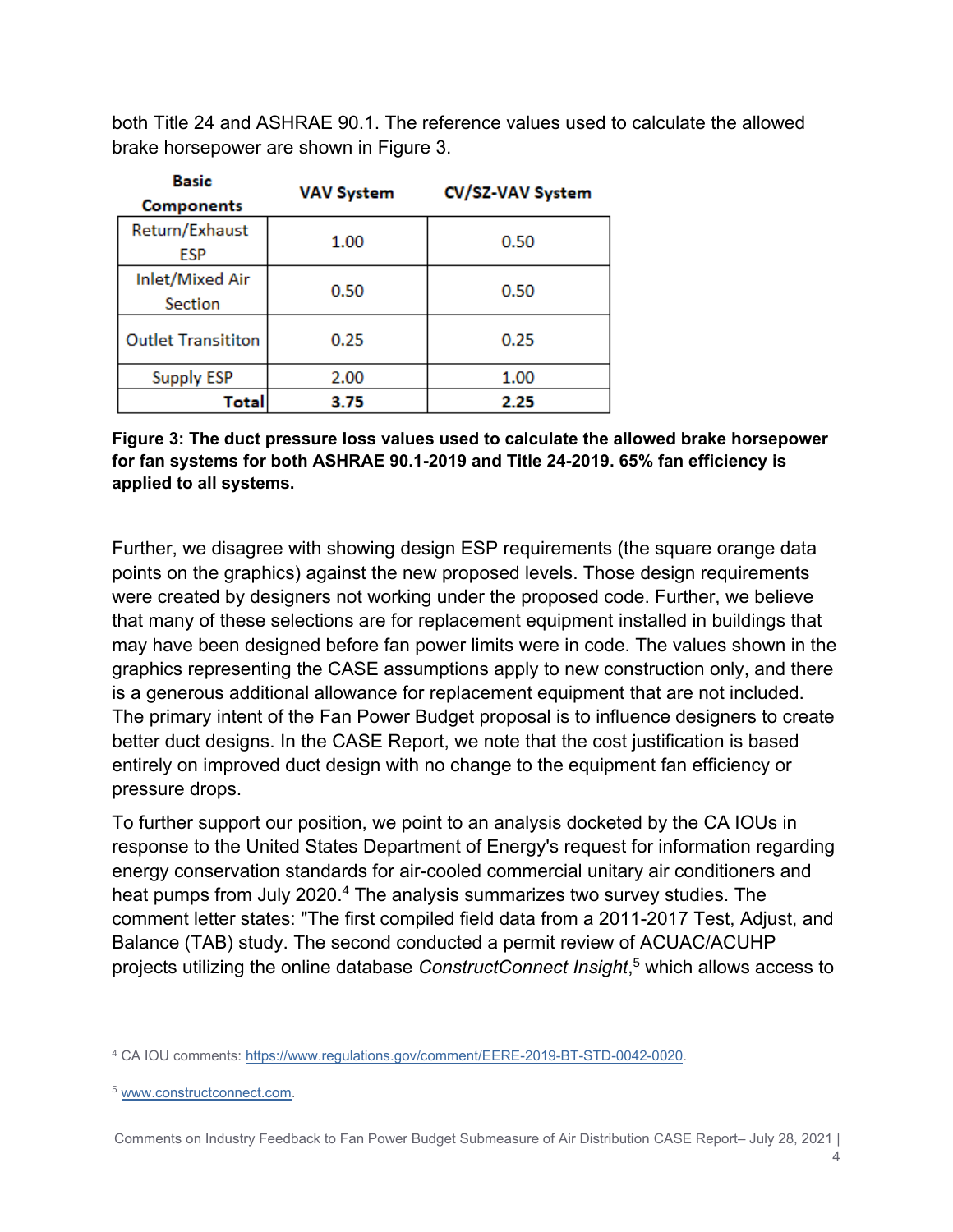mechanical design documentation from most construction projects in the U.S." The summary table from the comments has been reproduced here as [Table 1.](#page-6-0) We want to draw attention to the Median ESP columns for the "TAB Data" and "Permit Review" surveys. The median values are generally significantly lower than Carrier's orange dotted "Application Requirements" lines. It is also essential to understand that the TAB values were collected on existing systems built before the adoption of fan power limits in the jurisdiction, Virginia, in which they were measured. The Permit Review surveys are from an extensive database of construction documents for 2019-2020 buildings that employ rooftop air conditioners.

In addition, although many agree that AHRI 340/360 ESPs are too low, we believe that these values show that industry believes that typical installations have much lower pressures than the maximums described by Carrier.

| Capacity   | <b>AHRI</b><br>340/360 | <b>TAB Data</b>             |                                                         |                      | <b>Permit Review</b>        |                                                         |                      |  |
|------------|------------------------|-----------------------------|---------------------------------------------------------|----------------------|-----------------------------|---------------------------------------------------------|----------------------|--|
| [kBtu/h]   | <b>Test ESP</b>        | <b>Median</b><br><b>ESP</b> | <b>Median ESP</b><br><b>Compared to</b><br>AHRI 340/360 | # of<br><b>Units</b> | <b>Median</b><br><b>ESP</b> | <b>Median ESP</b><br><b>Compared to</b><br>AHRI 340/360 | # of<br><b>Units</b> |  |
| 71 to 105  | 0.25                   | 0.84                        | 236%                                                    | 26                   | 0.75                        | 200%                                                    | 59                   |  |
| 106 to 134 | 0.30                   | 1.16                        | 287%                                                    | 10                   | 0.88                        | 193%                                                    | 14                   |  |
| 135 to 210 | 0.35                   | 1.71                        | 387%                                                    | 20                   | 0.80                        | 129%                                                    | 33                   |  |

<span id="page-6-0"></span>

| Table 1: Comparison of AHRI 340/360 ESPs with TAB Study and Permit Review ESPs |  |
|--------------------------------------------------------------------------------|--|
| (Inches of Water Column)                                                       |  |

Regardless of the pressures represented by the orange line, we cannot agree with the description of "non-compliant" for products shown below the line. Those products can be used by the designers at or below the pressures shown. They will not be removed from the market. As we note above, application requirements are a region, not a single line. The Carrier products that fall below the orange dotted line will continue to be available for these lower ESP applications. As a result, the Statewide CASE Team disagrees with the assertion that a given percent of Carrier products will become "noncompliant" from this measure.

Further, the designer may choose to use a lower full-load airflow than the 350 cfm per ton of cooling that assumed in Carrier's analysis. To demonstrate that products will not become "non-compliant" as a result of this measure, the Statewide CASE Team has researched the supply fan performance tables from Carrier's product literature. **[Table 2](#page-7-0)** shows fan performance data for the 40-ton nominal capacity Carrier WeatherMaker unit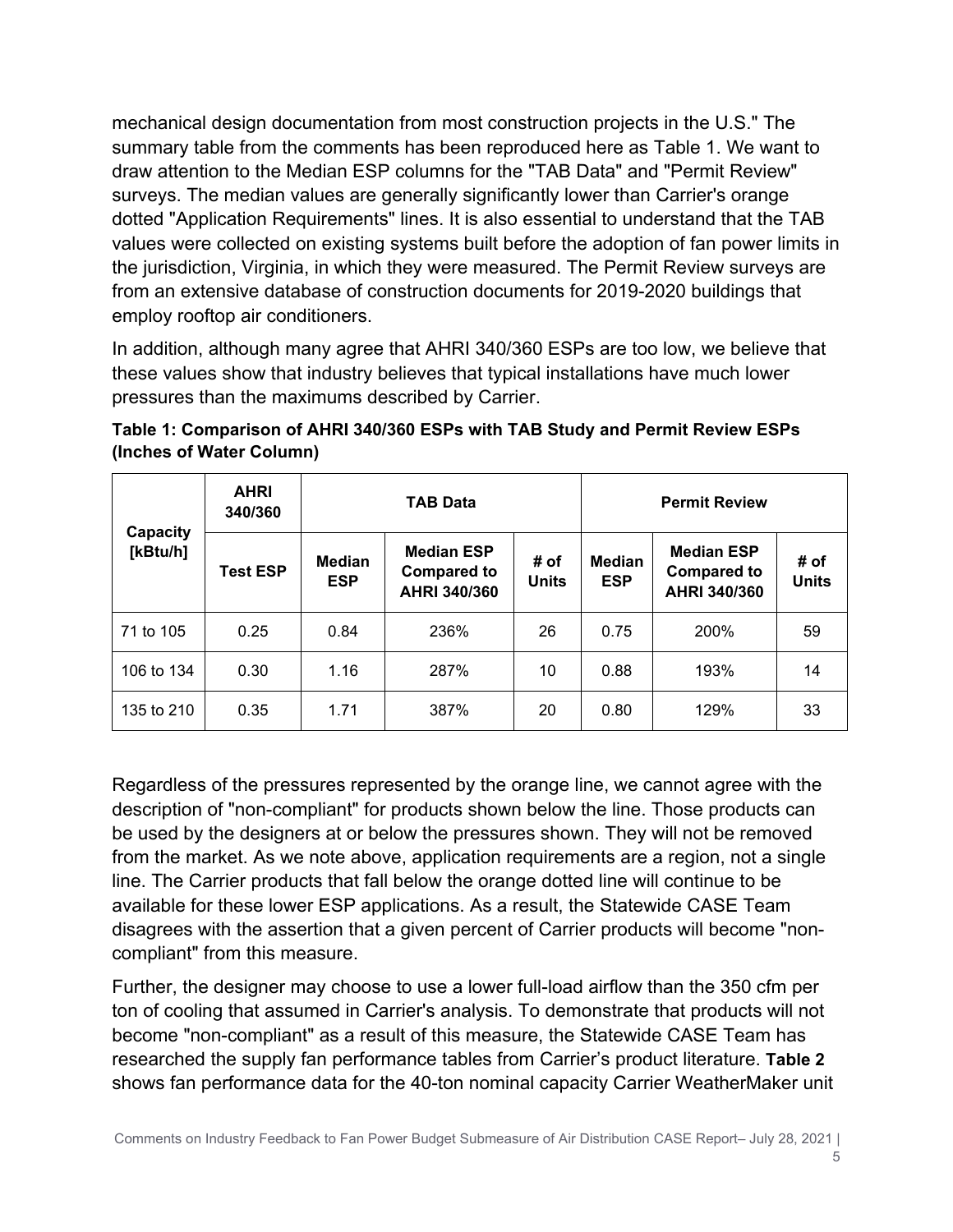with gas heating, model number 48A2D040. The Statewide CASE Team has included markup on the performance table by shading in dark grey the selections that would comply with the proposal for new construction and shading in light grey the additional choices that would comply for equipment replacement. Carrier has noted in conference calls that the vast majority of its sales are for replacement jobs (i.e., alterations), which would qualify for the additional power allowances. It is true that when operated at 14,000 cfm, the unit will only be able to be installed in applications up to 0.4 in. w.c. of ESP for new construction and 1.0 in. w.c. for replacement. However, this product can be configured to operate at a wide range of airflows. At lower airflow, the allowable ESP increases significantly, up to 2" w.c. ESP in new construction and 2.4" w.c. ESP in replacements when operated the airflow used for this product's DOE appliance rating, 10,000 cfm. <sup>6</sup> As the table demonstrates, there are numerous airflow and pressure pairings at which the given model would comply with the proposal. Therefore, the unit will not become "non-compliant" in California due to the Fan Power Budget proposal.

|                         | Available ESP (in. w.c.) |       |       |       |       |       |       |       |       |              |       |            |
|-------------------------|--------------------------|-------|-------|-------|-------|-------|-------|-------|-------|--------------|-------|------------|
| <b>Airflow</b><br>(cfm) | 0.2                      | 0.4   | 0.6   | 0.8   | 1.0   | $1.2$ | 1.4   | 1.6   | 1.8   | $\mathbf{2}$ | 2.2   | 2.4        |
|                         | bhp                      | bhp   | bhp   | bhp   | bhp   | bhp   | bhp   | bhp   | bhp   | bhp          | bhp   | <b>Bhp</b> |
| 10,000                  | 4.89                     | 5.34  | 5.80  | 6.26  | 6.73  | 7.20  | 7.67  | 8.16  | 8.64  | 9.14         | 9.64  | 10.15      |
| 11,000                  | 6.15                     | 6.62  | 7.11  | 7.59  | 8.08  | 8.58  | 9.07  | 9.57  | 10.08 | 10.59        | 11.11 | 11.63      |
| 12,000                  | 7.60                     | 8.09  | 8.60  | 9.11  | 9.63  | 10.14 | 10.66 | 11.18 | 11.71 | 12.24        | 12.77 | 13.31      |
| 13,000                  | 9.24                     | 9.76  | 10.29 | 10.83 | 11.36 | 11.90 | 12.44 | 12.99 | 13.53 | 14.08        | 14.64 | 15.19      |
| 14,000                  | 11.10                    | 11.64 | 12.19 | 12.74 | 13.30 | 13.87 | 14.43 | 15.00 | 15.57 | 16.14        | 16.71 | 17.28      |
| 15,000                  | 13.18                    | 13.74 | 14.31 | 14.88 | 15.46 | 16.05 | 16.63 | 17.22 | 17.81 | 18.40        | 19.00 | 19.59      |
| 16,000                  | 15.49                    | 16.06 | 16.65 | 17.24 | 17.85 | 18.45 | 19.06 | 19.67 | 20.28 | 20.89        | 21.51 | 22.12      |
| 17,000                  | 18.03                    | 18.62 | 19.23 | 19.85 | 20.47 | 21.09 | 21.72 | 22.35 | 22.98 | 23.61        | 24.25 | 24.89      |

<span id="page-7-0"></span>**Table 2: Excerpt of Carrier 48A2D040 Supply Fan Performance Data (Vertical Discharge)**

<sup>6</sup> Rated airflow can be found in the AHRI Database. The AHRI Certified Reference Number for Carrier WeatherMaker model 48A2\*040 is 8234386, the certificate can be found at the following URL: [https://www.ahridirectory.org/Home/DownloadCertificate?ReferenceId=sUzbLVC3/aFB9wkj0dGAH04Rcakasyq/Ftecn](https://www.ahridirectory.org/Home/DownloadCertificate?ReferenceId=sUzbLVC3/aFB9wkj0dGAH04Rcakasyq/Ftecn0vsdTvMy5ohebypPTUYlcqkBDVa&ProductTypeId=3401) [0vsdTvMy5ohebypPTUYlcqkBDVa&ProductTypeId=3401.](https://www.ahridirectory.org/Home/DownloadCertificate?ReferenceId=sUzbLVC3/aFB9wkj0dGAH04Rcakasyq/Ftecn0vsdTvMy5ohebypPTUYlcqkBDVa&ProductTypeId=3401)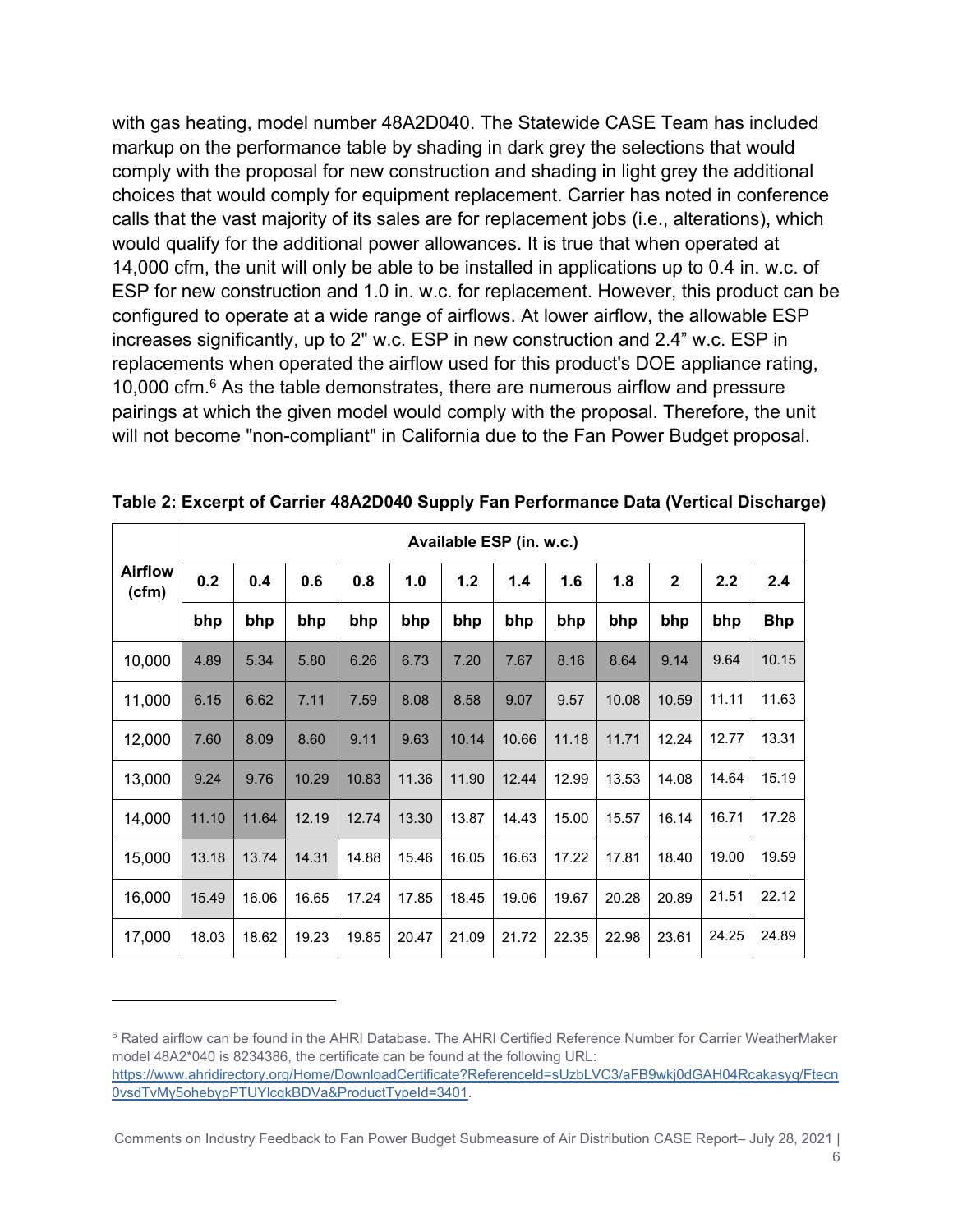| 18,000 20.82 21.43 22.06 22.69 23.33 23.97 24.62 25.27 25.92 26.58 27.24 27.89 |                                                                       |  |  |                          |                |   |  |
|--------------------------------------------------------------------------------|-----------------------------------------------------------------------|--|--|--------------------------|----------------|---|--|
| 19,000                                                                         | 23.87   24.50   25.14   25.79   26.44   27.11   27.77   28.45   29.12 |  |  |                          |                |   |  |
| 20,000   27.18   27.82   28.48   29.15                                         |                                                                       |  |  | $\overline{\phantom{0}}$ | $\blacksquare$ | ۰ |  |

Source: Carrier Product Data, WeatherMaker Packaged Rooftop Units, 20 to 60 Nominal Tons. [https://www.shareddocs.com/hvac/docs/1005/Public/09/48\\_50A-](https://www.shareddocs.com/hvac/docs/1005/Public/09/48_50A-19PD.pdf)[19PD.pdf,](https://www.shareddocs.com/hvac/docs/1005/Public/09/48_50A-19PD.pdf) page 71. Shading added by CASE Team.

The Statewide CASE Team would like to point out that the underlying static pressure assumptions have been adjusted since the Final CASE Report was docketed in September 2020. Understandably, stakeholders may have had some issues keeping up with the minor adjustments to the proposal over the past several months. Still, we want to correct the graphics to reflect the latest base pressure assumptions. The reference pressures used to calculate the proposed fan power allowances are shown in blue dotted lines in [Figure 1](#page-4-0) and [Figure 2.](#page-4-1) In nearly all cases, the new assumptions show greater static ESP than used in the CASE Report. The new static pressure values are shown in tabular form against the values in the CASE Report in 3 for clarity. The changes are due to an additional 0.1" w.c. to the MZ VAV base allowance for all airflow ranges, an extra 0.2" w.c. for all categories from the economizer return damper credit, and a reduction of 0.25" w.c. for CAV/SZ-VAV systems greater than 10,000 cfm.

| Table 3: Comparison of Base Supply and Return ESPs from CASE Report to 15-Day |  |
|-------------------------------------------------------------------------------|--|
| Language                                                                      |  |

|                             |               | <b>MZ VAV System</b>             |                | <b>CAV/SZ-VAV</b> |                                  |                |  |
|-----------------------------|---------------|----------------------------------|----------------|-------------------|----------------------------------|----------------|--|
| <b>Stage of Proposal</b>    | ≤5,000<br>cfm | >5,000 cfm<br>and ≤10,000<br>cfm | >10,000<br>cfm | ≤5,000<br>cfm     | >5,000 cfm<br>and ≤10,000<br>cfm | >10,000<br>cfm |  |
| CASE Report (Sept 2020)     | 2.15          | 2.85                             | 2.90           | 1.40              | 1.75                             | 2.00           |  |
| 15-Day Language (July 2021) | 2.45          | 3.15                             | 3.20           | 1.60              | 1.85                             | 1.95           |  |

In summary, the graphics purporting to show a certain percentage of equipment becoming "non-compliant" due to this measure is misleading for several reasons. First, the application requirements cover a much wider range of ESPs than the graphics indicate. Second, the units themselves can be operated at various airflows, and at lower airflows, much more ESP is available. Finally, though understandable, the graphics show outdated underlying static pressures from the CASE Report proposal.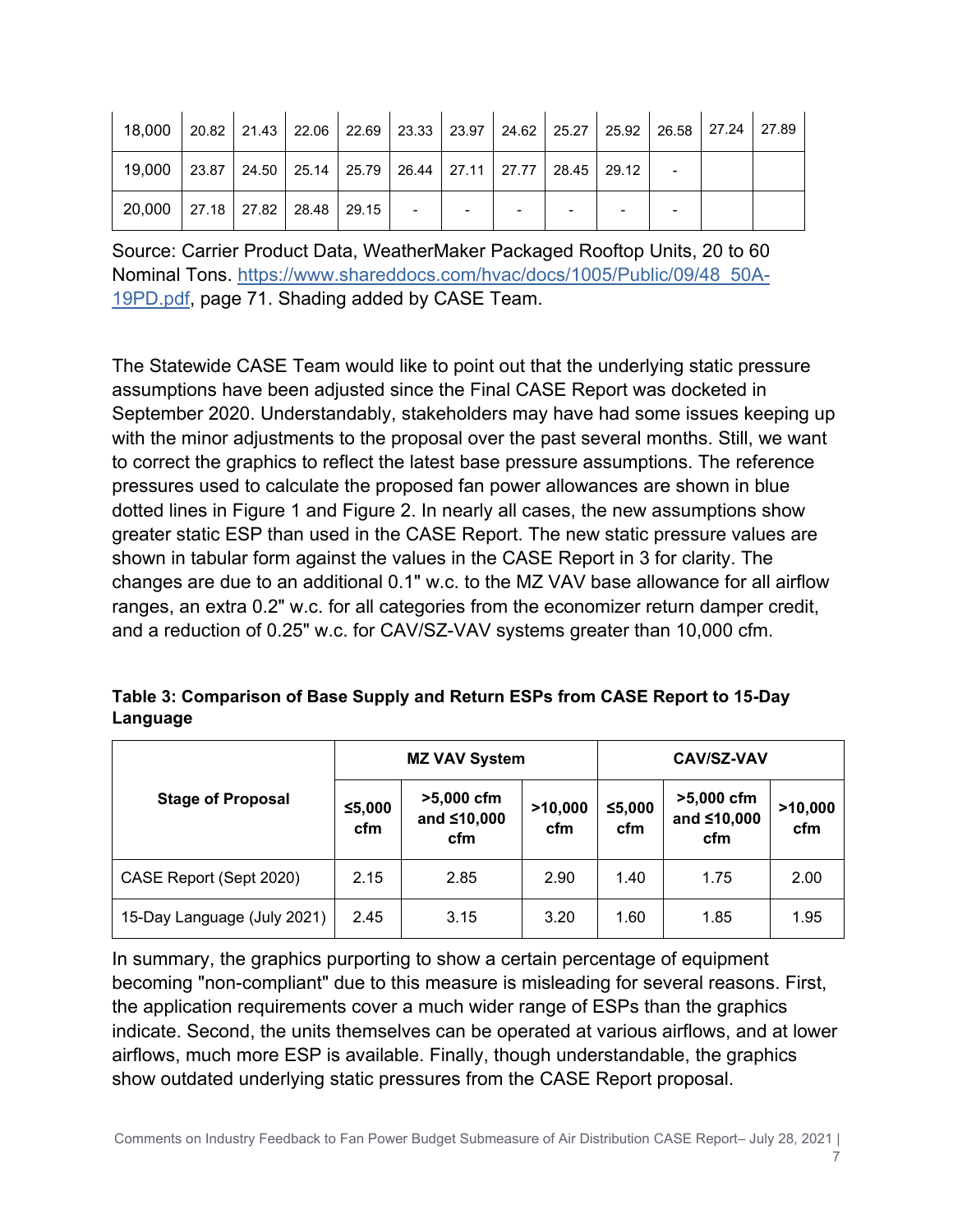Ultimately, this proposal is not about equipment but instead about driving good building design practice and the need for better duct design. That is why the cost justification in the CASE Report only considered improved duct design and assumed the use of equipment that meets the current fan power limits. We expect the code changes will significantly reduce the need for manufacturers to provide high ESP requirements.

### **3.2 Efficiency Factor**

Both Carrier<sup>7</sup> and AHRI<sup>8</sup> have stated that the Efficiency Factor (EF) of 1.15 should be reduced to 1.0, the mandatory minimum Fan Efficiency Index (FEI) required in Section 120.10. However, EF and FEI cannot be compared. The mandatory FEI is a direct efficiency requirement that applies to fans at their design pressure and airflow. It was created as a backstop to prevent the use of low-efficiency fans that would meet the Fan Power Budget easily when used in fan systems with low ESPs.

The confusion is understandable, as the equations used to calculate the individual fan power allowances are similar to those used in FEI. However, the equations are applied in a very different manner. FEI is applied to a complete fan system, where the total pressure drop of the system is used in the calculation. As system pressure decreases, FEI drives higher efficiency fans. In the tables below, when the EF of 1.15 is applied to the reference pressure drop of each fan power allowance it yields lower individual efficiencies. When they are summed, they do not arrive at a fan efficiency that delivers an FEI of 1.15. Examples of multizone VAV systems with three different airflows are shown below.

**Table 4: Comparison of the FEIs of the Least-Efficient Fans Meeting the Power Allowances of Title 24 and the Proposed Fan Power Allowances in a Multizone VAV System at an Airflow of 20,000 CFM**

Comments on Industry Feedback to Fan Power Budget Submeasure of Air Distribution CASE Report– July 28, 2021 |

<sup>7</sup> Carrier Corporation rev 2 Comments - Title 24 2022 Building Energy Efficiency 45 Day Review <https://efiling.energy.ca.gov/GetDocument.aspx?tn=238418&DocumentContentId=71720>

<sup>8</sup> AHRI Comments – Title 24 - 2022 15-Day Express Terms <https://efiling.energy.ca.gov/GetDocument.aspx?tn=239062&DocumentContentId=72498>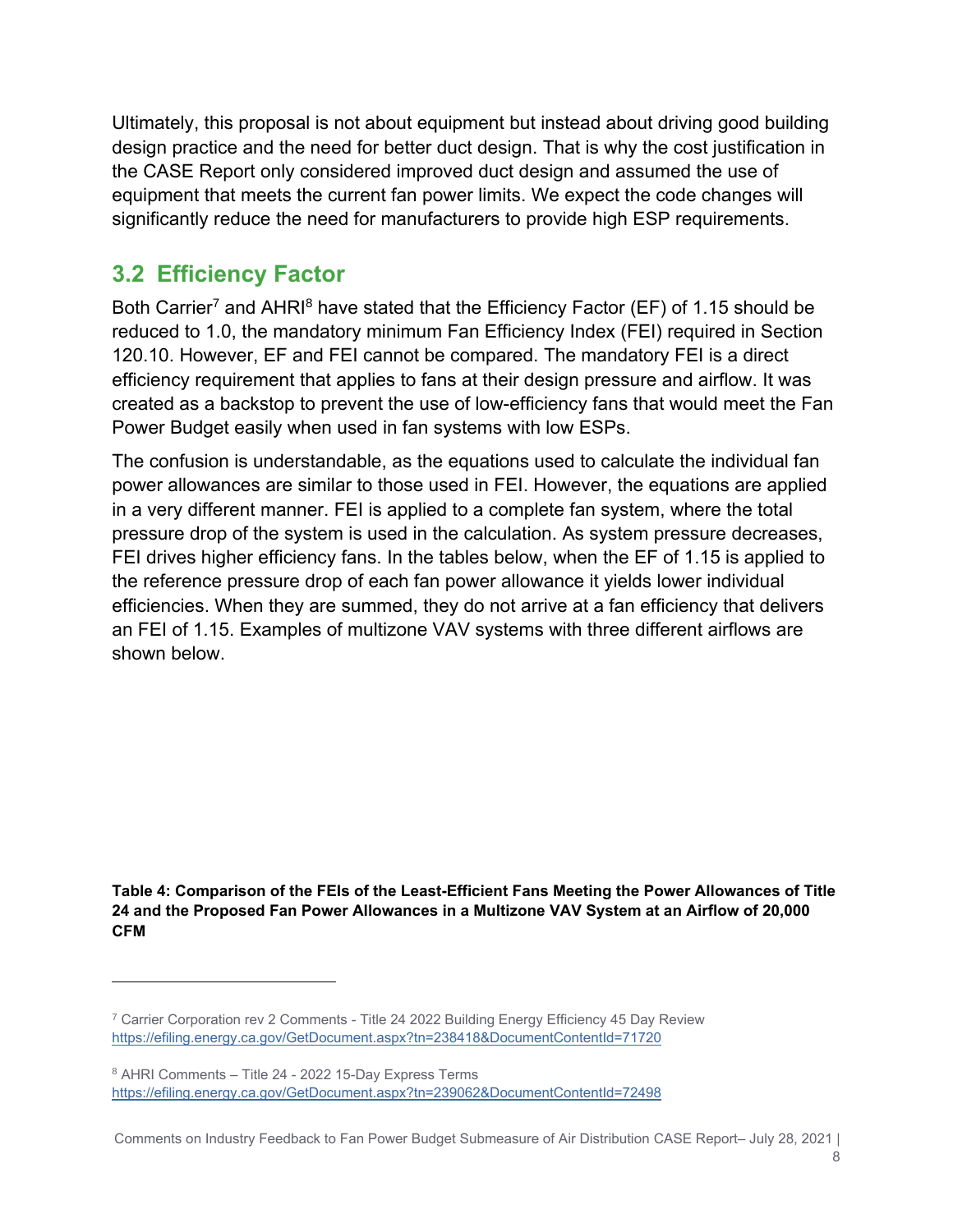|                                                 | T24-2022 | T24-2019 |
|-------------------------------------------------|----------|----------|
| Airflow (cfm)                                   | 20,000   | 20,000   |
| Reference<br>Pressure (in w.c.)                 | 4.80     | 5.35     |
| <b>BHP Per the FEI</b><br>equation              | 25.15    | 27.81    |
| <b>Allowed Brake</b><br>Horsepower <sup>1</sup> | 22.40    | 26.00    |
| FEI                                             | 1.12     | 1.07     |

Note 1: The brake horsepower for the 2022 proposal was calculated by determing the allowed electrical power input, and then calculating the losses for a VFD, motor, and v-belt drive.

**Table 5: Comparison of the FEIs of the Least-Efficient Fans Meeting the Power Allowances of Title 24 and the Proposed Fan Power Allowances in a Multizone VAV System at an Airflow of 7,500 CFM**

|                                                 | T24-2022 | T24-2019 |
|-------------------------------------------------|----------|----------|
| Airflow (cfm)                                   | 7,500    | 7,500    |
| Reference<br>Pressure (in w.c.)                 | 4.65     | 5.35     |
| <b>BHP Per the FEI</b><br>equation              | 9.35     | 10.64    |
| <b>Allowed Brake</b><br>Horsepower <sup>1</sup> | 8.61     | 9.75     |
| FEI                                             | 1.09     | 1.09     |

Note 1: The brake horsepower for the 2022 proposal was calculated by determing the allowed electrical power input, and then calculating the losses for a VFD, motor, and v-belt drive.

**Table 6: Comparison of the FEIs of the Least-Efficient Fans Meeting the Power Allowances of Title 24 and the Proposed Fan Power Allowances in a Multizone VAV System at an Airflow of 3,000 CFM**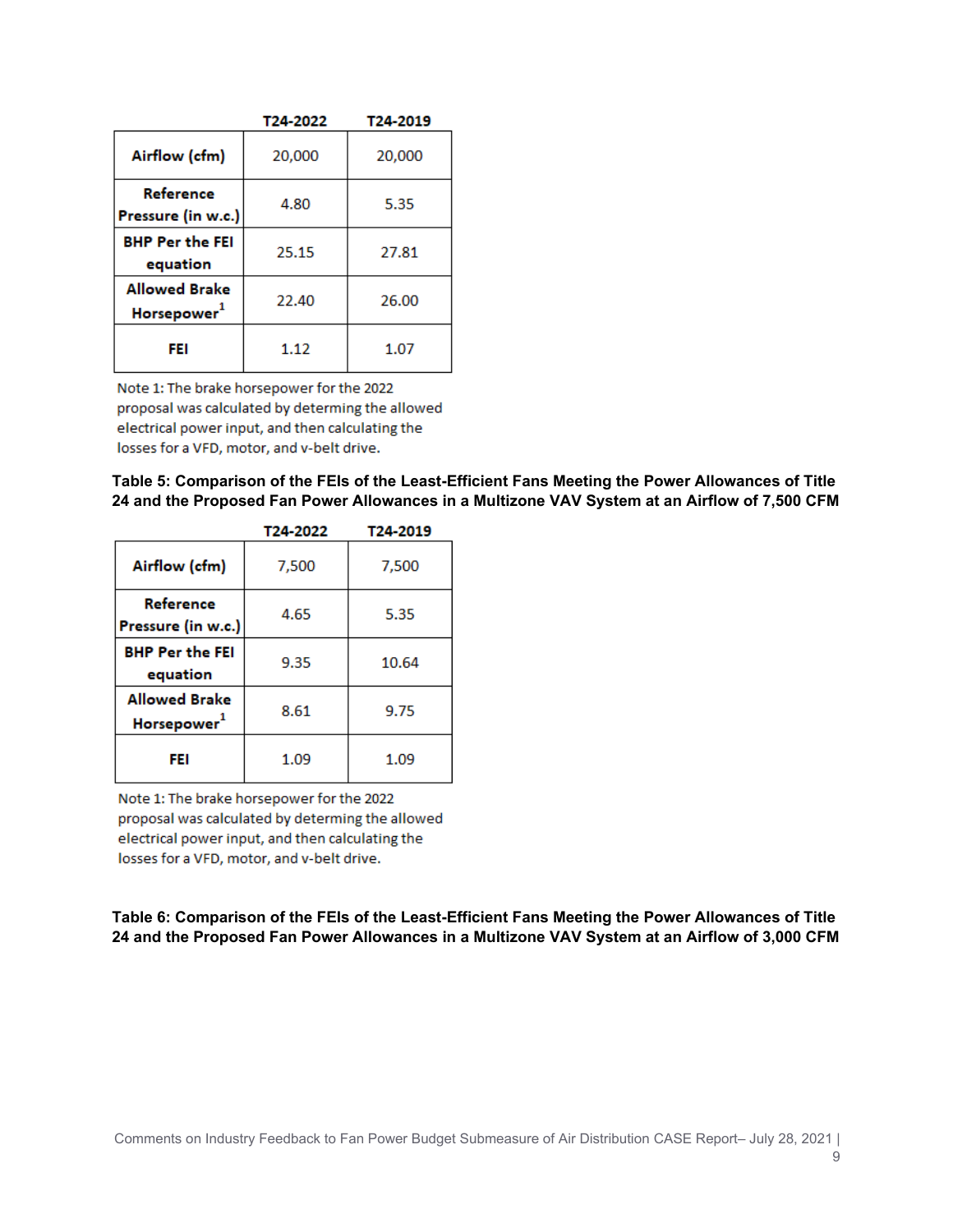|                                                 | T24-2022 | T24-2019 |
|-------------------------------------------------|----------|----------|
| Airflow (cfm)                                   | 3,000    | 3,000    |
| Reference<br>Pressure (in w.c.)                 | 3.95     | 5.35     |
| <b>BHP Per the FEI</b><br>equation              | 3.38     | 4.46     |
| <b>Allowed Brake</b><br>Horsepower <sup>1</sup> | 3.19     | 3.90     |
| FEI                                             | 1.06     | 1.14     |

Note 1: The brake horsepower for the 2022 proposal was calculated by determing the allowed electrical power input, and then calculating the losses for a VFD, motor, and v-belt drive.

The tables demonstrate three critical points:

- 1. The use of EF = 1.15 does not result in reference fans with an FEI = 1.15.
- 2. The existing method for calculating the fan brake horsepower allowance yields reference FEI's that significantly exceed 1.0.
- 3. FEI is only of value to determine the appropriate efficiency level of a fan at a given airflow and pressure. Note that in Table 6, the FEI of the higher brake horsepower fan is higher than the lower-power counterpart because the reference pressures are different.

#### **3.3 Definitions of Certain Credits**

There appears to be a misunderstanding regarding which credits are available to users in the proposed 2022 Title 24, Part 6Fan Power Budget table. In particular, Carrier's and AHRI's recently docketed comments seem to indicate their belief that certain credits in the return/exhaust/relief table will no longer be available. However, the Statewide CASE Team would like to emphasize that these credits will continue to be available to users should this proposal become adopted. The two credits, in particular, are listed below, along with their definition from the 2019 Nonresidential Compliance Manual (2019 CM). 9 The credits have been converted to an equivalent W/cfm value in the 2022 proposal, but the underlying static pressure values are identical to the 2019 version. Therefore, any analysis comparing the 2019 fan power limits to the 2022 proposal should either include

<sup>9</sup> 2019 Title 24 Part 6 Nonresidential Compliance Manual, Chapter 4, Mechanical Systems: [https://www.energy.ca.gov/sites/default/files/2020-05/04\\_MechanicalSystems.pdf.](https://www.energy.ca.gov/sites/default/files/2020-05/04_MechanicalSystems.pdf)